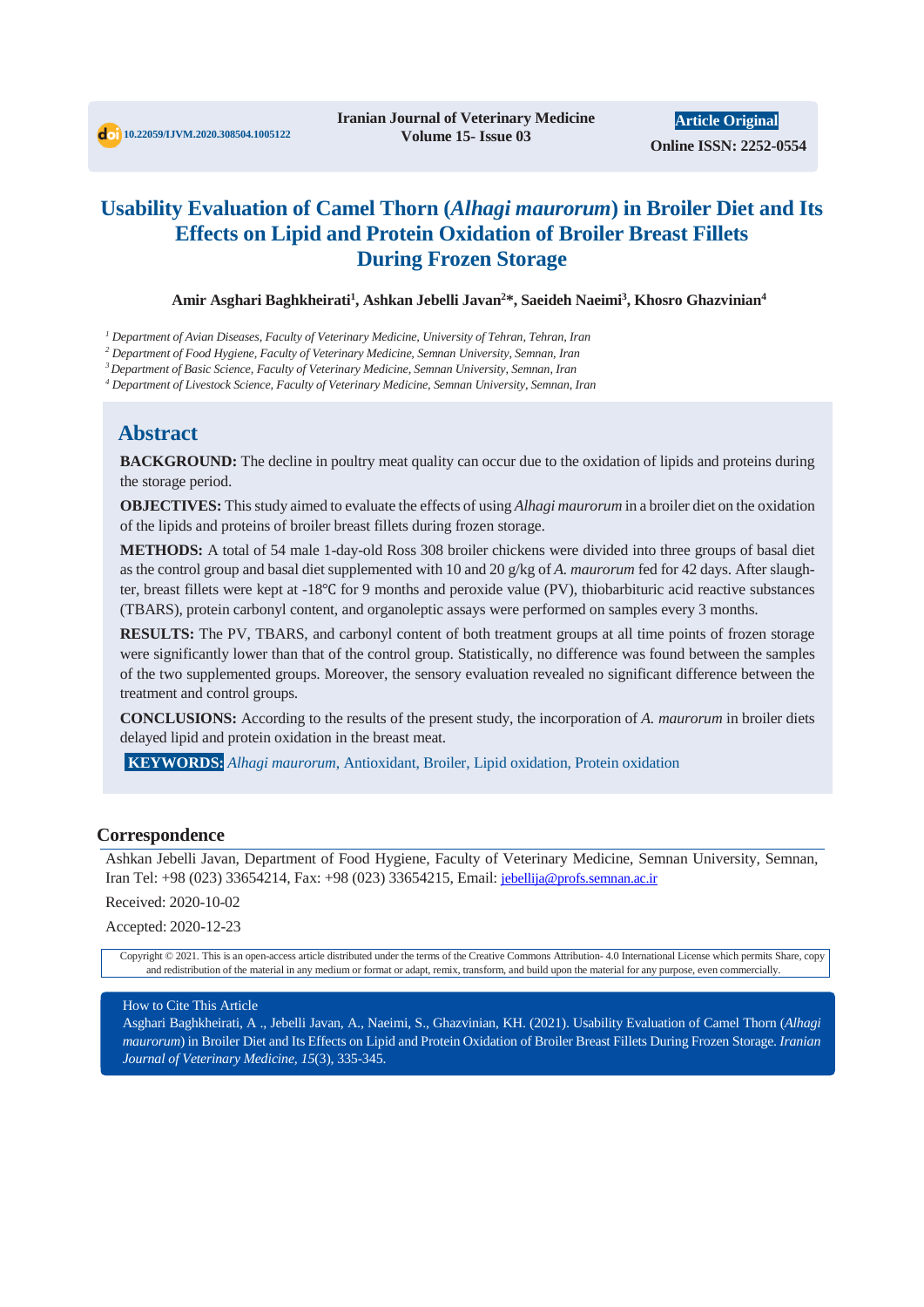# **Introduction**

The decline in the poultry meat quality can occur due to the oxidation of lipid and protein over storage. With the risky impacts of chemical food preservatives, natural additives, particularly those with herbal sources are increasingly being taken into consideration (Jebelli Javan *et al.*, 2013; Raeisi *et al.*, 2014; Baghban Kanani *et al.*, 2017). *Alhagi maurorum* is the only species of genus *Alhagi* belonging to the family *Fabaceae* (Laghari *et al.*, 2014). *A. maurorum* contains diverse metabolites, including flavornoids, triterpenes, fatty acids, coumarins, glycosides, carbohydrates, steroids, resins, vitamin A, vitamin C, alkaloids, tannins, and unsaturated sterols (Alsnafi, 2015). Numerous researches have revealed *A. maurorum* as a selection of traditional medications. The antioxidant activity of this plant has been proved in previous studies. Therefore, it can be applied as a source of natural antioxidants in the food and pharmaceutical industries (Al-snafi, 2015; Ahmad *et al.*, 2015).

Applying a nutritional antioxidant additive is one of the approaches for improving the oxidative resistance of protein products. This technique is more efficient, compared to the direct addition of additives because of the uniform distribution of nutritional additives into the subcellular membrane leading to effective prevention from oxidative reaction (Mahmoudi *et al.*, 2015). Furthermore, the membrane phospholipids oxidation cannot be directly inhibited by the postmortem adding of synthetic antioxidants to meat (Zouari *et al.*, 2010).

Considering the proven nutritional and health effects of poultry diet pelleting, it is necessary to check the impacts of some parameters, such as the thermal markers of the pelletizing industry on the additive (Boroojeni *et al.*, 2016) following confirming the positive effects of additives. The current research is aimed to assess the usability of *A. maurorum* in the broiler diet and its effects on the oxidation of the lipids and proteins of broiler breast fillets during freezing.

# **Materials and Methods**

The experimental protocols (number 49) were reviewed and approved by the Animal Care Committee of Semnan University, Semnan, Iran.

## **Effect of Pelleting Temperature on Antioxidant Activity**

*A. maurorum* plant was collected from the lands around Semnan in late spring. After determining the species, the plant was dried and coarsely powdered using a mechanical grinder and was classified into two groups. One group was heat-treated at 85℃ for 1 min, while another group did not receive pelleting temperature. The extraction of the powder of *A. maurorum* was performed by maceration with methanol. The maceration of plant powder in methanol (80% v/v) was carried out for 3 days and the obtained mixture was filtered and concentrated under reduced pressure at 40℃.

## **DPPH and Total Phenolic Contents (TPC)**

The stable radical DPPH (2,2-diphenyl-1-picrylhydrazyl) was used as a reagent to perform the DPPH assay based on the method of Ahmad *et al.* (2015). Extract concentration with 50% inhibition  $(IC_{50})$  was computed by plotting the percentages of inhibition versus extract concentration with PHA-RM/PCS version 4. All tests were performed in triplicate, and the means and standard deviations were calculated (Ahmad *et al.*, 2015). The TPC was measured in *A. maurorum* extract using the Folin-Ciocalteu reagent and the method of Keykhosravi *et al.* (2015) with some modifications. Results were reported as milligrams of gallic acid equivalent per gram of dry weight (mg GAE/g DW).

## **Animals and Diets**

A total of 54 male 1-day-old Ross 308 broiler chickens (*Gallus gallus*) were prepared from a local commercial hatchery. The chickens were classified into three groups with three replicates, including six chickens each on a fully randomized design. A basal diet with no additives was administered to the control group. For the two test groups, 10 and 20 g/kg of *A. maurorum* was added to the food. Confounding factors, including humidity, temperature, light, ventilation, and vaccination were similar between the groups. Trial diets were used for 1-42 days of age. Nutrition and water were accessible ad libitum. The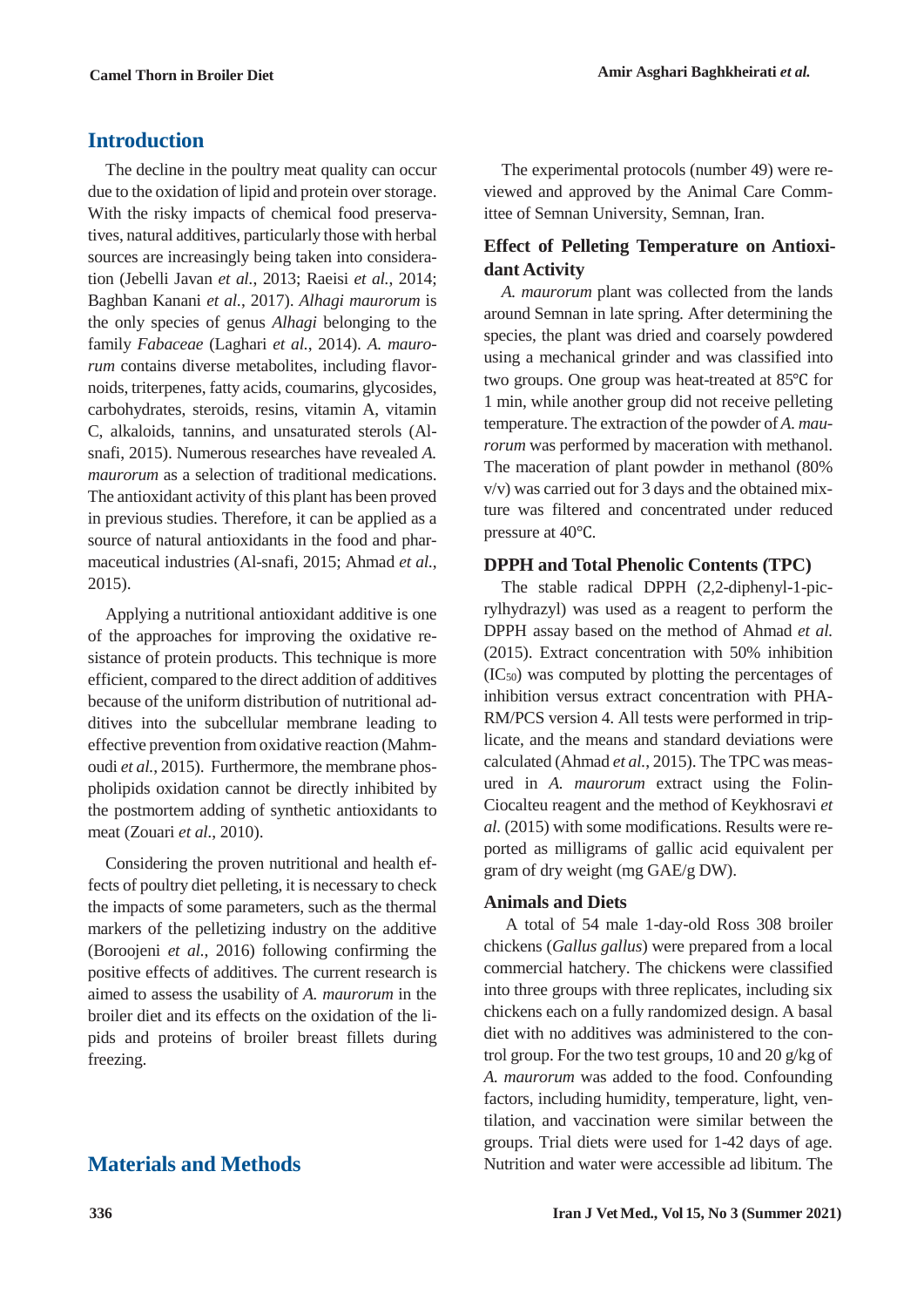formulations of trial diets for each reproduction period were provided by WUFFDA software (1992, University of Georgia, GA) [\(Table 1\)](#page-2-0). The effects of 10 and 20 g/kg of *A. maurorum* on body weight, feed intake, and feed conversion ratio (FCR) were evaluated. Furthermore, the mortality rate was recorded.

| <b>Diet</b>                         | <b>Starter</b><br>(0 to 10 <sup>th</sup> day) | Grower<br>(11 to 24 <sup>th</sup> day) | Finisher<br>(25 to 42 <sup>nd</sup> day) |
|-------------------------------------|-----------------------------------------------|----------------------------------------|------------------------------------------|
| Ingredients ( $g kg^{-1}$ )         |                                               |                                        |                                          |
| <b>Corn</b>                         | 530                                           | 565                                    | 616                                      |
| Soy bean meal (44% CP)              | 366                                           | 325                                    | 268                                      |
| Wheat bran*                         | 20                                            | 20                                     | 20                                       |
| Concentrate <sup>1</sup>            | 50                                            | 50                                     | 50                                       |
| Vegetable oil                       | 21                                            | 28                                     | 36                                       |
| Min premix <sup>2</sup>             | $\overline{3}$                                | $\mathfrak{Z}$                         | 3                                        |
| Vit premix <sup>2</sup>             | 3                                             | 3                                      | 3                                        |
| <b>DL-Methionine</b>                | 0.5                                           | 0.5                                    | 0.5                                      |
| L-Lysine                            | 0.5                                           | 0.5                                    | 0.5                                      |
| <b>Calcium carbonate</b>            | 5                                             | $\overline{4}$                         | $\overline{2}$                           |
| <b>Salt</b>                         | $\mathbf{1}$                                  | $\mathbf{1}$                           | $\mathbf{1}$                             |
| Calculated analysis $(g \ kg^{-1})$ |                                               |                                        |                                          |
| ME (Kcal Kg $^{-1})^3$              | 2900                                          | 3000                                   | 3100                                     |
| Crude protein                       | 213                                           | 198                                    | 178                                      |
| Calcium                             | 9.3                                           | 8.8                                    | 8.0                                      |
| <b>Available phosphorus</b>         | 4.1                                           | 4.1                                    | 3.9                                      |
| Sodium                              | 1.6                                           | 1.6                                    | 1.6                                      |
| <b>Arginine</b>                     | 15                                            | 13.8                                   | 12                                       |
| <b>Methionine</b>                   | 5.1                                           | 4.9                                    | 4.6                                      |
| Lysine                              | 13.4                                          | 12.3                                   | 10.8                                     |
| <b>Methionine + Cystine</b>         | 8.7                                           | 8.3                                    | 7.7                                      |

<span id="page-2-0"></span>**Table 1.** Composition of experimental diets.

<sup>1</sup> Concentrate contained per kilogram of supplement; Metabolizable energy: 1400 kcal, Crude protein: 210 g, Calcium: 120 g, Available phosphorus: 50 g, Sodium: 20 g, Lysine: 19 g, Methionine: 25 g, Methionine + Cystine: 27g, Threonine: 7 g, Arginine: 5 g.

2 Vitamin and mineral mix supplied the following per kilogram of diet; Vitamin A: 10,801 IU, Cholecalciferol: 2,400 IU, DL-α-tocopheryl acetate: 21 IU, Menadione: 2.4 mg, Thiamine: 2.8 mg, Riboflavin: 7.9 mg, Niacin: 43.8 mg, Pantothenic acid: 12 mg, Cyanocobalamin: 18 µg, Biotin: 0.15 mg, Manganese: 120 mg, Zinc: 102 mg, Iron: 60 mg, Copper: 12 mg, Selenium: 0.24 mg, Iodine: 1.2 mg.

<sup>3</sup> ME: metabolizable energy.

\* In the composition of the 10 g kg-1 and 20 g kg-1 treated groups, 50% and 100% of the wheat bran were replaced by A. maurorum, respectively.

**Sampling Procedure** On day 42, two birds were selected randomly from each replicate (n=6) and slaughtered through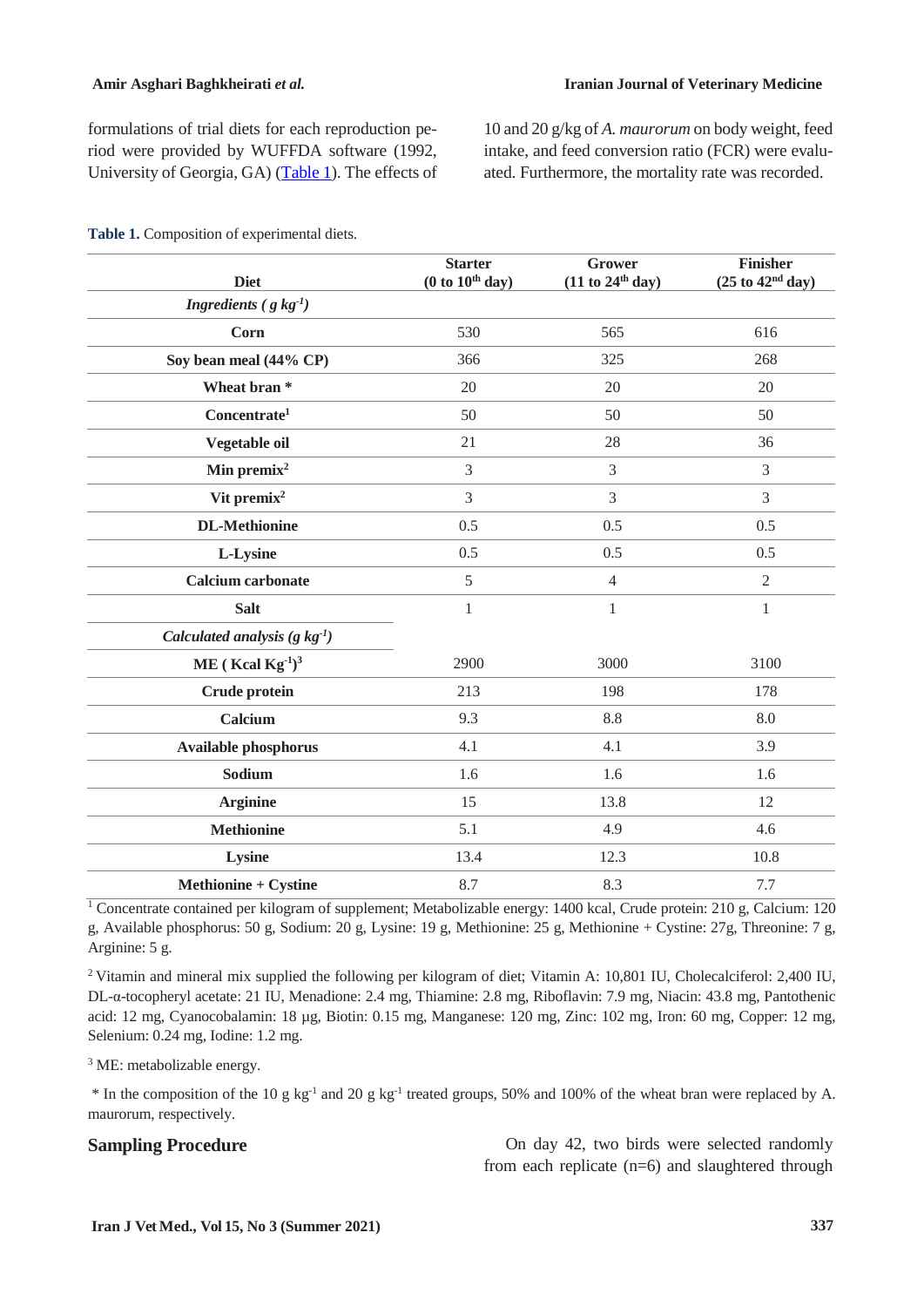bleeding for 90 s. All samples were packaged in polyethylene bags and stored at -18℃ for 9 months. Peroxide value (PV), thiobarbituric acid reactive substances (TBARS), carbonyl content, and organoleptic assays were performed on samples every 3 months. For all sampling times, specimens were thawed at 4℃ for 8 h before analyses.

## **Determination of Lipid and Protein Oxidation**

For the determination of PV, 25 mL of an organic solvent mixture (chloroform/acetic acid, 2:3 v/v) was used to treat 1 g of the lipid specimen. The obtained mixture was strongly stirred, and 1 mL of saturated potassium iodide solution was added to it. The resultant solution was stored in the dark for 5 min before the addition of 75 mL of distilled water. Next, 0.5 mL of starch solution (1% w/v) was added to the mixture as an indicator. The PV was evaluated based on titrating the iodine released from potassium iodide with standardized 0.01 N sodium thiosulfate solution and was expressed as milliequivalents (meq) of peroxide per kg of lipid (Kamkar *et al.*, 2014).

The TBARS, as a measure of lipid peroxidation, were assessed according to Botsoglou *et al.* (2010) method with some modifications (Botsoglou *et al.*, 2010). Briefly, the homogenization of the specimen was performed in the presence of 8 mL of 5 g/100 mL aqueous trichloroacetic acid (Merck, Darmstadt, Germany) and 5 mL of 0.8 g/100 mL butylated hydroxytoluene in hexane (Merck, Darmstadt, Germany) followed by the centrifugation of the mixture. The supernatant was discarded, and 2.5 mL of the bottom layer was combined with 1.5 mL of 0.8 g/100 mL 2-thiobarbituric acid (Merck, Darmstadt, Germany) and incubated at 70℃ for 30 min. After incubation, the resultant mixture was cooled by tap water and its absorbance was read at 532 nm.

The levels of TBARS were measured using the calibration curve of 1,1,3,3-tetraethoxypropane (Merck, Hohenbrunn, Germany) as the standard. Carbonyl measurement is the most usual approach for determining protein oxidation. Protein carbonyls evaluation was performed by estimating total carbonyl groups according to the method of Weber *et al.* (2015) with some modifications (Weber *et al.*, 2015). From two aliquots of 50  $\mu$ L protein samples, one was selected for treatment using 2 mL of 2 N

HCl (control) and the other one was selected to treat by 2 mL of 10 mM 2,4-dinitrophenylhydra-zine (DNPH) in 2 N HCl for 1 h at room temperature. Following incubation, 2 mL of 20% trichloroacetic acid was utilized to precipitate both of the aliquots. The sediment was washed two times applying 4 mL of ethanol:ethyl acetate (1:1 v/v) solution for removing DNPH and was blow-dried to not react. Next, the pellet was solved in 1.5 mL of 6 M guanidine hydrochloride with 20 mM potassium phosphate buffer (pH: 2.3). Absorbance was read at 370 nm. The concentration of protein carbonyl was reported as nmol per mg protein with an absorption coefficient of  $2.2\times10^4$  M<sup>-1</sup> cm<sup>-1</sup> for protein hydrazones (Jongberg *et al.*, 2017).

## **Sensory Evaluations**

A chosen ten-member panel, including trained students and researchers, was asked to evaluate the chicken samples. The sensory assessments were carried out in triplicate on every specimen using the sensory panelist in the  $9<sup>th</sup>$  month, which is the maximum storage time at -18℃. Sensory evaluation was accomplished under fluorescent lighting in a room without noises and odors. Moreover, a glass of drinking water was located in front of each panelist to cleanse palates between samples.

The inclusion criteria for the panelists were being healthy, not being allergic to poultry meat, and eating chicken meat at least once a week. It should be noted that the training of panelists and measurement of sensory thresholds were performed according to the guidelines of the book Sensory Evaluation of Foods (Lawless and Heymann, 2010). Chicken samples were cooked at 80℃ for 35 min, cut into quarters (width×length: 2×3 cm), and randomly delivered to the panelists. All samples were coded using random 3-digit numbers. The color, odor, taste, texture, and overall acceptability of the cooked specimens were evaluated based on a 9-point descriptive scale (1: very undesirable, 9: very desirable). This analysis was performed based on the hedonic experiment stated by Kortei *et al.* (2020) (Kortei *et al.*, 2020).

## **Statistical Analysis**

A fully randomized design was used as three replicates per treatment. The data were statistically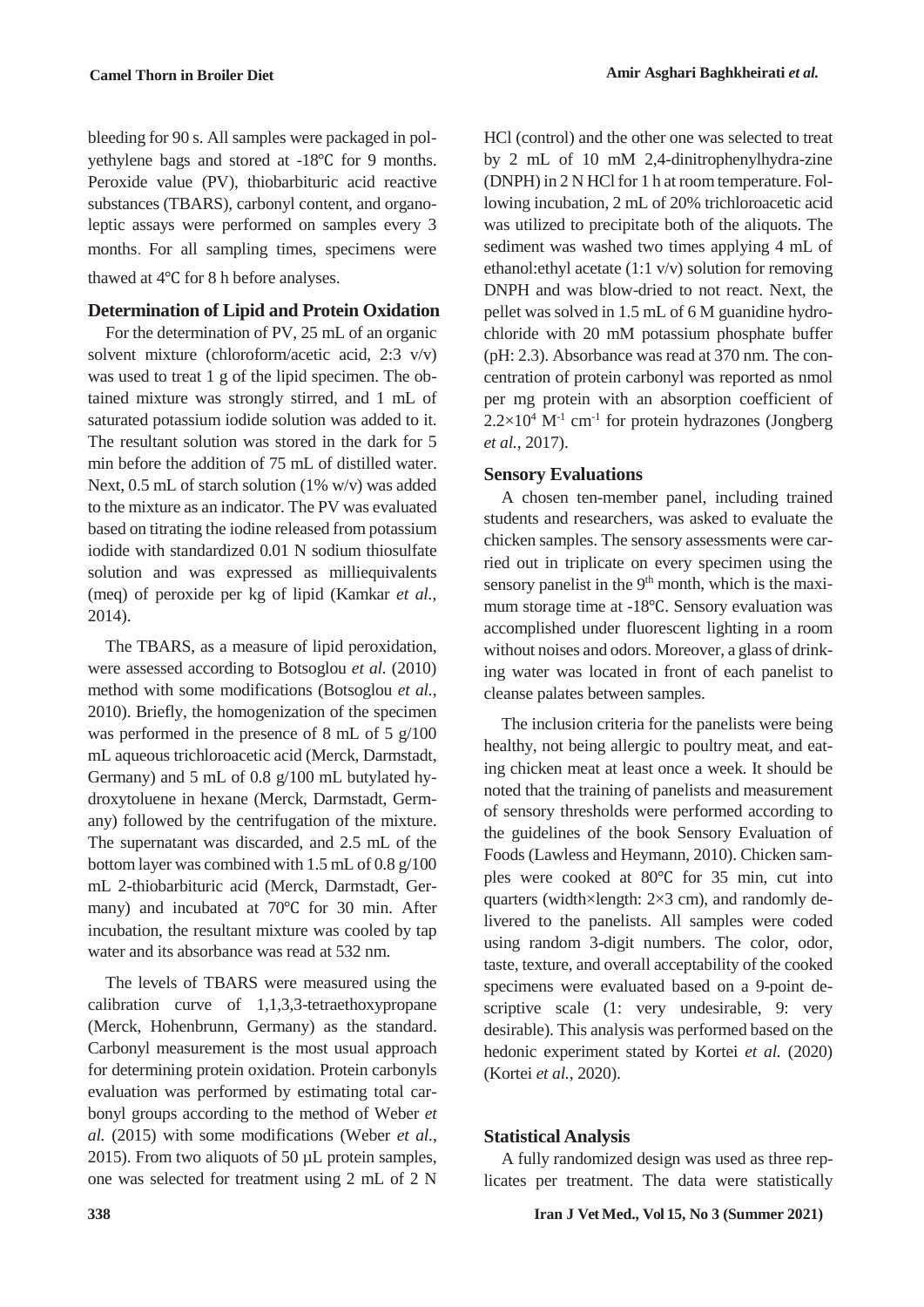analyzed by the one-way analysis of variance and Duncan's Multiple Range test using the SPSS software version 22. Mean values and mean standard deviations (SD) were reported for the descriptive statistics. Sensory evaluation data were analyzed by the Kruskal-Wallis test to compare the medians. *P*value<0.05 was considered significant for all tests.

## **Results**

## **Chicken Performance**

The addition of 10 and 20 g/kg *A. maurorum* had no effect on FCR, live weight gain, or feed consumption [\(Table 2\)](#page-4-0). Moreover, dietary treatment did not affect the mortality percentage  $(P > 0.05)$ . It should be noted that 2, 1, and 1 bird died in the control, 10 g/kg *A. maurorum*, and 20 g/kg*A. maurorum* groups, respectively.

<span id="page-4-0"></span>

| Table 2. Growth performance of chickens in control and test groups at the end of experiment. |  |  |
|----------------------------------------------------------------------------------------------|--|--|
|                                                                                              |  |  |

| <b>Treatments</b>                  | <b>Number</b><br>of chickens | <b>Feed intake</b><br>(g) | <b>Body weight</b><br>$\left( \mathbf{g} \right)$ | <b>Feed conversion</b><br>ratio $(g/g)$ |
|------------------------------------|------------------------------|---------------------------|---------------------------------------------------|-----------------------------------------|
| Control                            | 18                           | 4308                      | 2380                                              | 1.81                                    |
| A. maurorum $10 \text{ g kg}^{-1}$ | 18                           | 4345                      | 2414                                              | l.80                                    |
| A. maurorum $20 \text{ g kg}^{-1}$ | 18                           | 4362                      | 2397                                              | l.82                                    |

## **Effect of Pelleting Temperature on Antioxidant Activity**

The results presented that a raise in *A. maurorum*  content increases free radical scavenging activity. *A. maurorum* extract could reduce the purple-colored stable free radical DPPH to the yellow-colored diphenylpicrylhydrazin. The  $IC_{50}$  was 4.24 $\pm$ 0.09 and 4.57±0.44 mg/mL in the control and heated groups, respectively. No significant difference was found between the two groups of control and treatment (*P*>0.05). Treatment under various conditions showed that temperature significantly influenced the TPC of *A. maurorum* extracts. Statistical analysis demonstrated that the TPC of the control group (19.29±0.16 mg GAE/g DW) was significantly lower than the heated group (37.48±2.81 mg GAE/g DW)  $(P<0.05)$ .

## **Lipid and Protein Oxidation**

[Figure 1](#page-5-0) exhibits the variations in PVs (meq  $O_2$ /kg fat) of chicken breast meat in the control and treatment groups. The PV in 10 and 20 g/kg treatment groups at all the time points of frozen storage was significantly lower than the control group (*P*<0.05). The minimum oxidation rate was for the chickens supplemented with 10 g/kg *A. maurorum*. However, no statistically significant difference was found between and 10 and 20 g/kg supplemented samples (*P*>0.05). Analysis of the linear gradient of PV revealed an increasing trend in the control group (slope=1.293±0.075), which was significantly different from the 10 g/kg (slope= $0.801\pm0.086$ ) and 20 g/kg (slope=0.881±0.077) groups (*P*<0.001). Moreover, a significant difference was not found between the augmenting trends of 10 and 20 g/kg groups  $(P=0.26)$ .

[Figure 2](#page-5-1) presents variations in TBARS number (mg/kg MDA) of chicken breast meat. The groups supplemented with 10 and 20 g/kg had significantly lower lipid oxidation than the control group (*P*<0- .05). We found that *A. maurorum* caused a reduction in TBARS levels, in comparison with the control group. However, no significant difference was observed between samples treated with 10 and 20 g/kg (*P*>0.05). The TBARS amounts of the specimens elevated at the start of frozen storage and then diminished at the  $6<sup>th</sup>$  month in all groups. Analysis of the linear gradient of the TBARS test revealed that the increasing trend of TBARS in the control group  $(slope=0.049\pm0.009)$  was significantly higher than 10 g/kg (slope=0.026±0.004) and 20 g/kg (slope=- 0.03±0.005) treated groups (*P*<0.05). Furthermore, no significant difference was reported between the rising trends of 10 and 20 g/kg supplemented groups (*P*=0.472).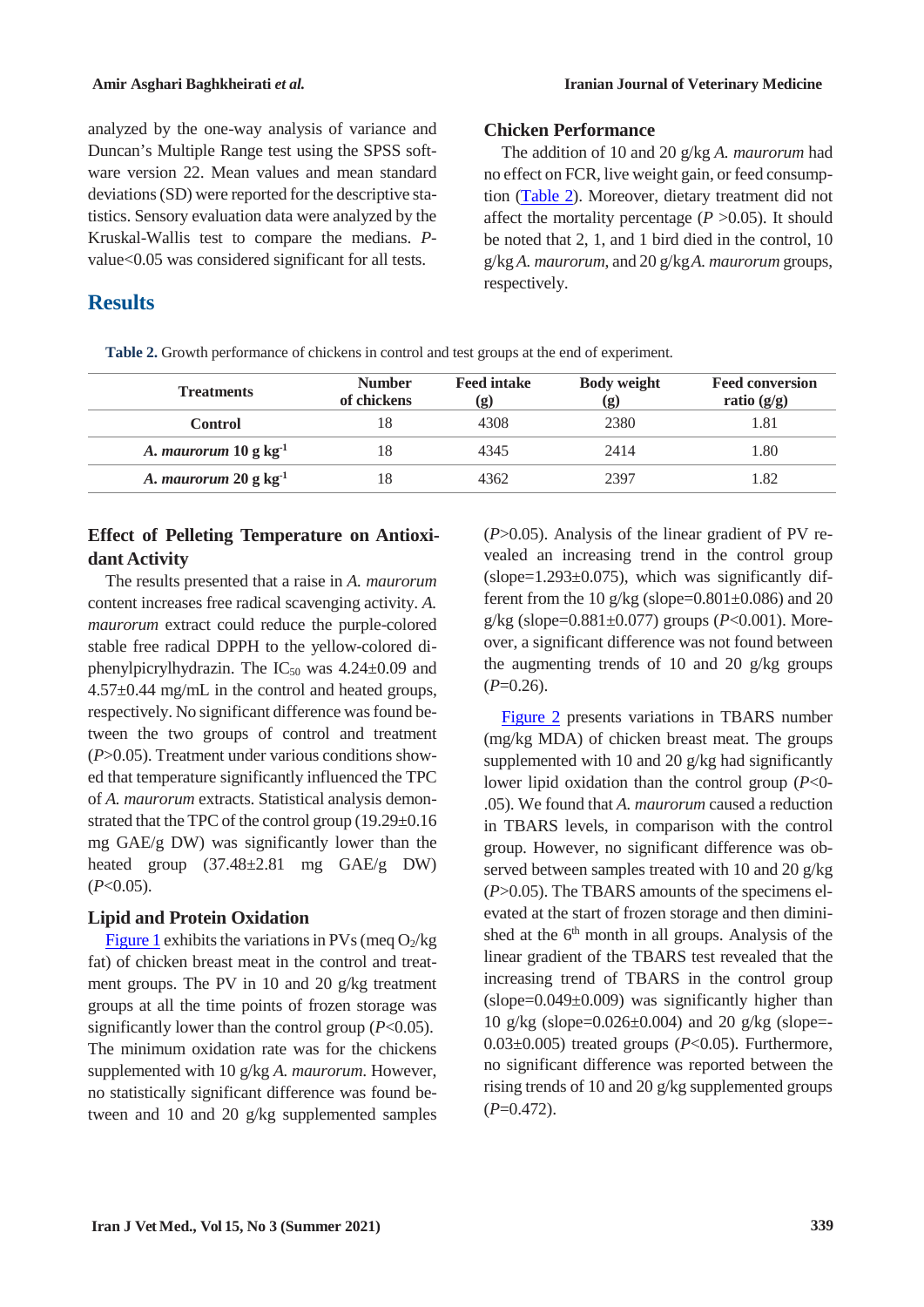<span id="page-5-0"></span>

<span id="page-5-3"></span>[Figure 3](#page-5-2) represents the protein oxidative deterioration of chicken breast meat. Similar to PV and TBARS assays, there was an increase in the carbonyl content of the control and treatment groups. The total carbonyl values of control meat were significantly higher than 10 and 20 g/kg supplemented groups during the study  $(P<0.05)$ . No significant difference was observed in terms of the carbonyl content of chicken breast meat between the two treatment groups (*P*>0.05). Analysis of the linear gradient of carbonyl content revealed that the elevating trend of carbonyl content in the control group (slope=0.128±0.006) was significantly higher than 10 g/kg (slope=0.07±0.003) and 20 g/kg

<span id="page-5-2"></span><span id="page-5-1"></span>(slope=0.079±0.005) groups (*P*<0.001). However, a significant difference was not observed between the increasing trends of the two supplemented groups  $(P=0.063)$ .

### **Sensory Properties**

The results of the sensory evaluation on the  $9<sup>th</sup>$ month are presented in [Table 3.](#page-5-3) The texture, color, odor, taste, and overall acceptability of the two supplemented groups were not significantly different from the control group (*P*>0.05). In the present investigation, the effects of 10 and 20 g/kg of dietary *A. maurorum* on sensory attributes were acceptable.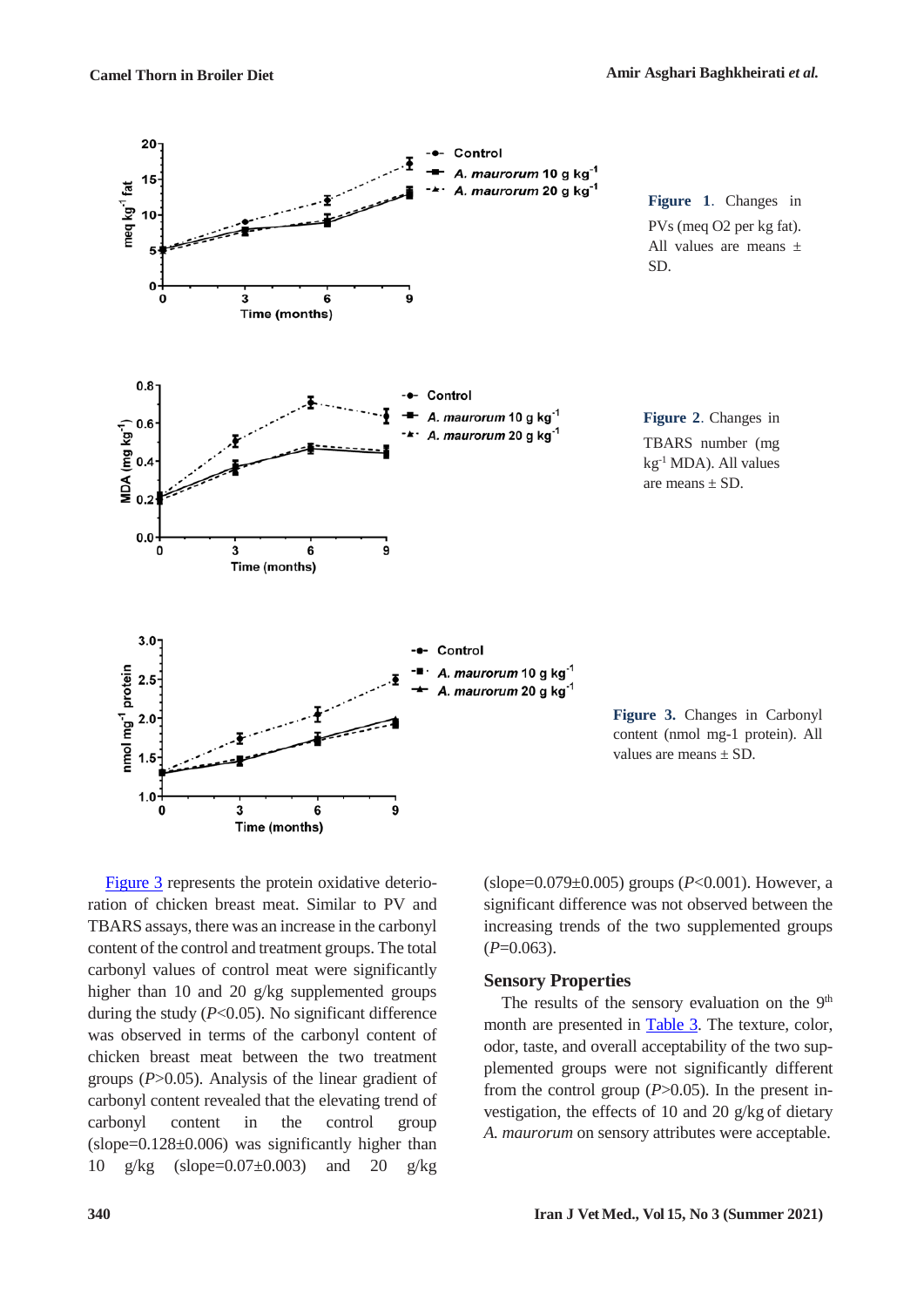|                              | <b>Control</b>   | A. <i>maurorum</i> $10 \text{ g kg}^{-1}$ | A. maurorum $20 \text{ g kg}^{-1}$ |
|------------------------------|------------------|-------------------------------------------|------------------------------------|
| <b>Color</b>                 | $7.7^{a*}$       | <sup>8a</sup>                             | 77 <sup>a</sup>                    |
| Odor                         | $7.2^{b}$        | $7.4^{b}$                                 | 72 <sup>b</sup>                    |
| <b>Taste</b>                 | $8.4^\circ$      | $8.2^{\circ}$                             | 8 <sup>c</sup>                     |
| <b>Texture</b>               | 7.7 <sup>d</sup> | R <sup>d</sup>                            | $7\,5^d$                           |
| <b>Overall acceptability</b> | 7.6 <sup>e</sup> | 77                                        | $76^e$                             |

**Table 3.** Sensory attributes of cooked breast specimens.

All values are median of three replicates.

\* Different letters at each row show significant differences (*P*≤0.05).

## **Discussion**

Oxidation of proteins and lipids are the chief concerns that affect meat quality. It has been shown that the main active components of the genus *Alhagi* encompassed alkaloids, flavonoids, and fatty acids. *A. maurorum* plant contains protein (65.6±0.2 g/kg), fat  $(48.8\pm0.1 \text{ g/kg})$ , fiber  $(280\pm0.1 \text{ g/kg})$ , carbohydrate  $(565.2 \pm 1.2 \text{ g/kg})$ , energy values  $(330.51 \pm 0.01)$ Kcal/100 g), and trace elements (Al-snafi, 2015). In addition, it contains flavonoids, triterpenes, coumarins, vitamin A, vitamin C, lupeol, and tannins that are probably responsible for the antioxidant properties of *A. maurorum*. Coumarins and flavonoids have been reported to be associated with beneficial impacts on human health and radical scavenging effect owing to their antioxidant properties (Borges Bubols *et al.*, 2013). However, we cannot firmly state what component is responsible for the antioxidant activity of *A. maurorum*. This plant was considered a cheap antioxidant and an available source for lupeol due to its wild nature and ability to grow throughout the year (Laghari *et al.*, 2014; Al-snafi, 2015). Lupeol is a pentacyclic triterpene that exhibits antioxidative activity through the direct scavenging of free radicals and protects membrane permeability (Santiago and Mayor, 2014).

Herbal phenolic and flavonoid compounds are secondary metabolites with antioxidant potential (Bazargani-Gilani *et al.*, 2014). *A. maurorum* could be a suitable candidate as a natural antioxidant for preventing the oxidation of lipids and proteins. To the best of our knowledge, there has been no earlier report on the usage of *A. maurorum* in the broiler diet, and its effects on lipids and proteins oxidation in chicken meat.

Thigh meat tends to oxidize quicker, compared to breast meat at the same conditions, which is elucidated by a greater level of polyunsaturated fatty acids in the thigh and the high level of pro-oxidative types originating from myoglobin and other ironcomprising proteins (Zouari *et al.*, 2010). The breast meat was selected for the analysis as it is the most valuable cut of the chicken and has higher antioxidant minerals and vitamins that assist oxidative stability (Delles *et al.*, 2014). Performance parameters of broiler chickens should not be reduced as the result of adding an additive to the diet. Weight gain, feed consumption, mortality percentage, and FCR were not affected by the addition of 10 and 20 g/kg of *A. maurorum*. These outcomes were in accordance with those reported earlier (Nobakht, 2013).

Some chemical and physical changes happen due to the heat, moisture, and mechanical pressure used for conditioning and pelleting that may have useful or destructive impacts on feed ingredients (Boroojeni *et al.*, 2016). The results of the current research showed that phenolic compounds in *A. maurorum* were increased and released by heat treatments. The slight heat treatment can convert insoluble phenolic compounds to soluble phenolics. It should be stated that the covalent bonds of phenolic compounds are not affected by heat. In other words, herbal phenolic compounds with antioxidant property have several types of bound states, and utilization of a simple heat can elevate the phenolic compounds of *A. maurorum* (Jalali Jivan *et al.*, 2013). On the other hand, the antioxidant activity of *A. maurorum* was not affected by the pelleting temperature in the DPPH assay. Despite the apparently simple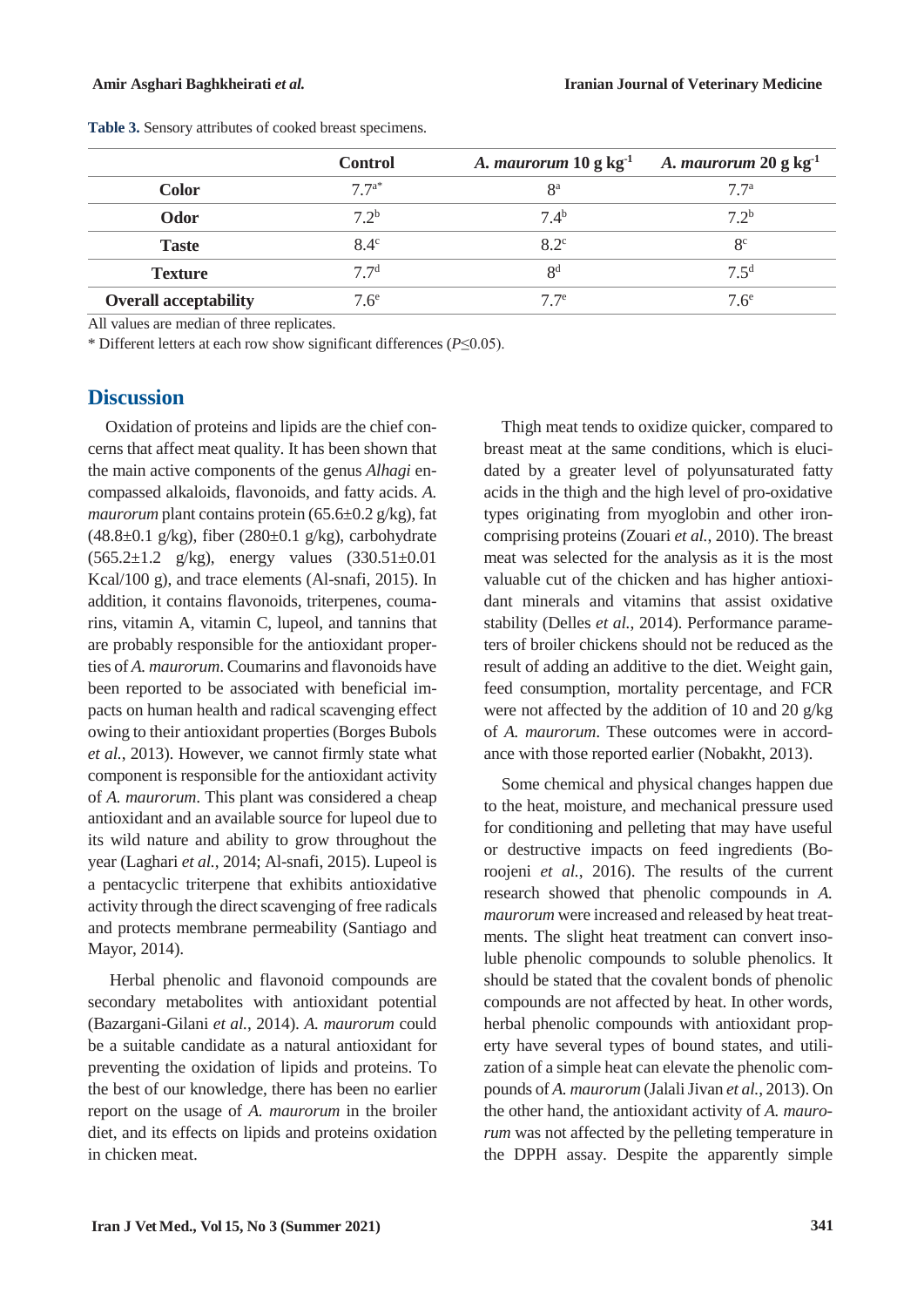structure of DPPH, it may react with diverse kinetics and many antioxidants or may not react at all owing to its stable nitrogen radical (Mishra *et al.*, 2012). Kim *et al.* (2003) observed a weak relation between antioxidant capacity and phenolic compounds (Kim *et al.*, 2003). However, it is not constantly the case that the number of the hydroxyl groups has a direct relation with more radical scavenging activity. The TPC and antioxidant characteristic of *A. maurorum* were not reduced by the pelleting temperature. Therefore, it is practically possible to use this plant in pellet forms.

The PVs in all samples were augmented during the study. Our results are consistent with the findings of other investigations (Soyer *et al.*, 2010; Zouari *et al.*, 2010). Hydroperoxides (ROOH) are considered, as the primary products of lipid oxidation, and MDA, as a secondary product of lipid oxidation, are obtained following lipid hydroperoxides hydrolysis (Botsoglou *et al.*, 2016). Although lipid oxidation rises during storage, TBARS does not essentially keep increasing during frozen storage. The TBARS content of the samples elevated first and then initiated to reduce at the  $6<sup>th</sup>$  month in all groups. This behavior could be due to the reaction of MDA with other compounds in meat, such as amino acids, proteins, and glucose, as well as the secondary metabolites, namely carbohydrates, alkenals, furfural, alkadienals, aldehydes, and ketones (Jebelli Javn *et al.*, 2013). Oxidation of proteins is a free radical chain reaction same as the oxidation of lipids and in meat is related to various factors, including heme pigments, oxidative enzymes, high levels of oxidizable lipids, and transition metal ions (Jongberg *et al.*, 2017). Carbonyl derivatives may result from the oxidation of several amino acid residues, such as arginine, lysine, and proline. These derivatives can be formed due to glutamyl residues oxidation. Furthermore, oxidative cleavage corresponding to the peptide backbone through the α-amidation pathway can generate carbonyl derivatives. Secondary reactions of some amino acids with reducing sugars or

products of lipid oxidation can produce the carbonyl derivatives (Jongberg *et al.*, 2017). In the current research, muscle tissue protein carbonyl level enhanced over storage in all groups. However, adding 10 and 20 g/kg dietary *A. maurorum* effectively delayed the production of total carbonyl. The values of protein carbonyl content in this study were similar to those previously observed in chicken meat (Soyer *et al.*, 2010; Delles *et al.*, 2014). No statistically significant difference was observed between the groups supplemented with 10 and 20 g/kg extract. However, in some samples, the beneficial effects of 10 g/kg *A. maurorum* supplementation on lipid and protein oxidation were better than 20 g/kg probably because of the pro-oxidant impact of *A. maurorum* at higher quantities. Our results are in agreement with those of Rietjens *et al.* (2002) who described the pro-oxidant chemistry of the natural antioxidants vitamin C, vitamin E, carotenoids, and flavonoids (Rietjens *et al.*, 2002).

## **Conclusion**

In conclusion, *A*. *maurorum* could be considered as a nutritional supplementation in the diet of chicken and a potential candidate to delay the oxidation of the lipids and proteins of chicken breast fillets over frozen storage. Owing to economic considerations, the lack of significant difference between and 10 and 20 g/kg supplemented samples, and even the higher efficacy of 10 g/kg than 20 g/kg in some cases, the adding of *A. maurorum* plant to the broiler diet at a rate of 10 g/kg is recommended.

## **Acknowledgments**

The authors acknowledge the help of the authorities of Semnan University Research Offices.

# **Conflict of Interest**

The authors declared no conflict of interest.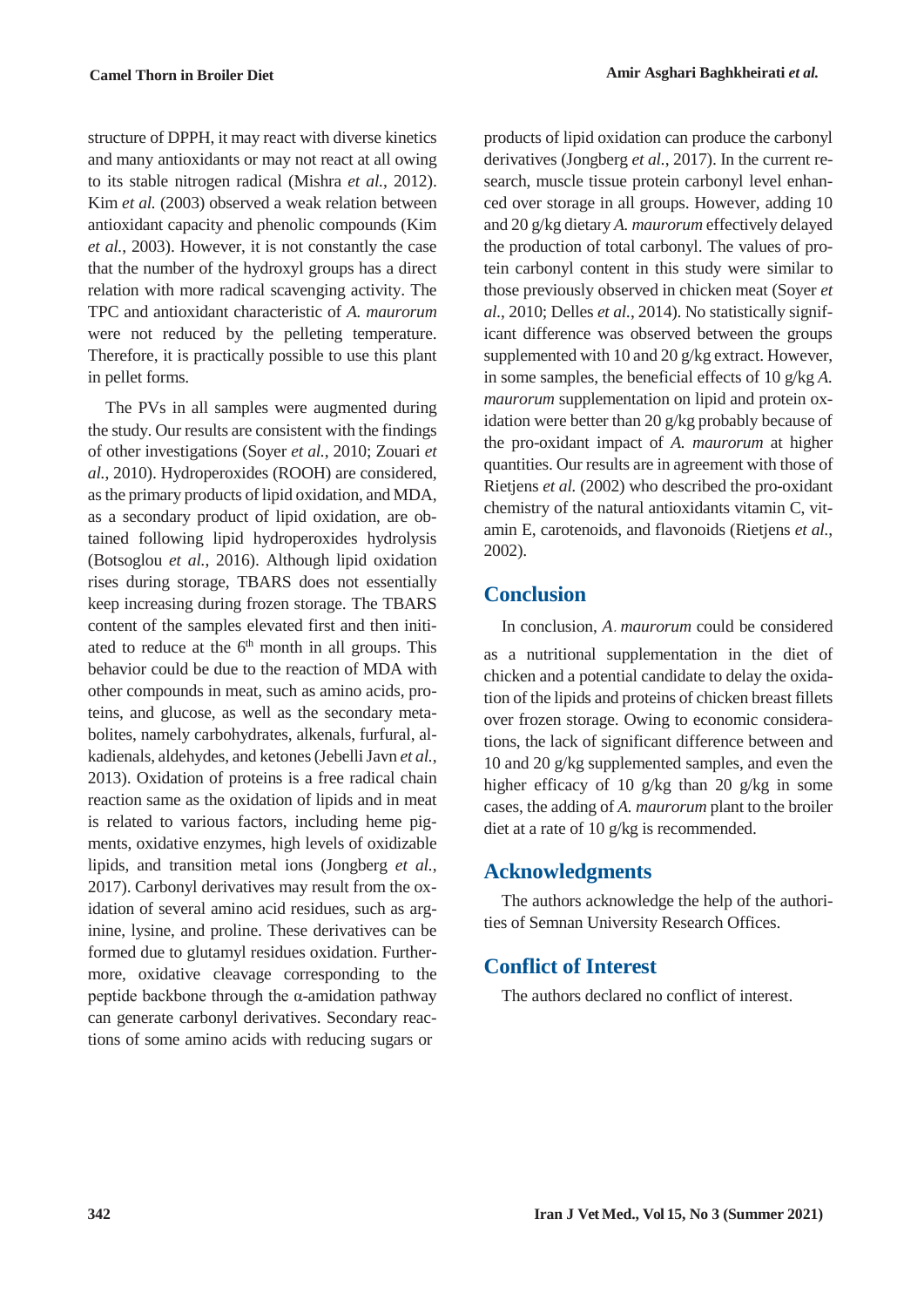## **References**

- Ahmad, N., Shinwari, Z. K., Hussain, J., & Perveen, R. (2015). Phytochemicals, antibacterial and antioxidative investigations of Alhagi maurorum medik. *Pakistan Journal of Botany 47*(1), 121-4.
- AE, A. S. (2015). Alhagi maurorum as a potential medicinal herb: An Overview. *International Journal of Pharmacy Review and Research*, *5*(2), 130-136.
- Botsoglou, E., Govaris, A., Christaki, E., & Botsoglou, N. (2010). Effect of dietary olive leaves and/or α-tocopheryl acetate supplementation on microbial growth and lipid oxidation of turkey breast fillets during refrigerated storage. *Food Chemistry*, *121*(1), 17-22. [DOI:10.1016/j.foodchem.2009.11.083]
- Borges Bubols, G., da Rocha Vianna, D., Medina-Remon, A., von Poser, G., Maria Lamuela-Raventos, R., Lucia Eifler-Lima, V., & Cristina Garcia, S. (2013). The antioxidant activity of coumarins and flavonoids. *Mini Reviews in Medicinal Chemistry*, *13*(3), 318-334. [DOI:10.2174/138955713804999775]
- Bazargani-Gilani, B., Tajik, H., & Aliakbarlu, J. (2014). Physicochemical and antioxidative characteristics of Iranian pomegranate (Punica granatum L. cv. Rabbabe-Neyriz) juice and comparison of its antioxidative activity with Zataria multiflora Boiss essential oil. In *Veterinary Research Forum* (Vol. 5, No. 4, p. 313). Faculty of Veterinary Medicine, Urmia University, Urmia, Iran.
- Boroojeni, F. G., Svihus, B., von Reichenbach, H. G., & Zentek, J. (2016). The effects of hydrothermal processing on feed hygiene, nutrient availability, intestinal microbiota and morphology in poultry—A review. *Animal Feed Science and Technology*, *220*, 187-215. [DOI:10.1016/j.anifeedsci.2016.07.010]
- Baghban Kanani, P., Daneshyar, M., Aliakbarlu, J., & Hamian, F. (2017). Effect of dietary turmeric and cinnamon powders on meat quality and lipid peroxidation of broiler chicken under heat stress condition. In *Veterinary Research Forum* (Vol. 8, No. 2, p. 163). Faculty of Veterinary Medicine, Urmia University, Urmia, Iran.
- Delles, R. M., Xiong, Y. L., True, A. D., Ao, T., & Dawson, K. A. (2014). Dietary antioxidant supplementation enhances lipid and protein oxidative stability of chicken broiler meat through promotion of antioxidant enzyme activity. *Poultry Science*, *93*(6), 1561-1570. [DOI:10.3382/ps.2013-03682] [PMID] [PMCID]
- Jalali Jivan, M., Sadeghi, S., Madadlou, A., Yermand, M. S. (2013) Effect of heating and acidification on total

phenolic content and antioxidants activity of date palm pit extract. *Journal of Food Research, 23*(2): 237-248.

- Javan, A. J., Saberi, M., Vayeghan, A. J., Khaligh, S. G., Rezaian, H., & Nejabat, N. (2013). The effect of dietary Aloe vera gel extract supplementation on lipid peroxidation of broiler breast fillets during frozen storage. *Journal of Veterinary Research*, *68*(3), 233-240.
- Jongberg, S., Lund, M. N., & Skibsted, L. H. (2017). Protein oxidation in meat and meat products. Challenges for antioxidative protection. In *Global Food Security and Wellness* (pp. 315-337). Springer, New York, NY. [DOI:10.1007/978-1-4939-6496-3\_17]
- Kamkar, A., Jebelli Javan, A., Nemati, G., Falahpour, F., & Partovi, R. (2014). Effects of Mentha pulegium water extract dipping on quality and shelf life of silver carp (Hypophthalmichthys molitrix) during superchilled storage.
- Keykhosravi, K., Jebelli Javan, A., & Parsaiemehr, M. (2016). Effect of malic acid on bioactive components and antioxidant properties of sliced button mushroom (Agaricus bisporus) during storage. *Iranian Journal of Veterinary Medicine*, *9*(4), 287-294. [Doi:10.22059/ijvm.2016.56329]
- Kim, D. O., Chun, O. K., Kim, Y. J., Moon, H. Y., & Lee, C. Y. (2003). Quantification of polyphenolics and their antioxidant capacity in fresh plums. *Journal of Agricultural and Food Chemistry*, *51*(22), 6509-6515. [DOI:10.1021/jf0343074] [PMID]
- Kortei, N. K., Odamtten, G. T., Obodai, M., Akonor, P. T., Wiafe-Kwagyan, M., Buckman, S., & Mills, S. W. N. O. (2020). Sensory evaluation, descriptive textural analysis, and consumer acceptance profile of steamed gamma-irradiated Pleurotus ostreatus (Ex. Fr.) Kummer kept in two different storage packs. *Scientific African*, *8*, e00328.

[DOI:10.1016/j.sciaf.2020.e00328]

- Levine, R. L., Williams, J. A., Stadtman, E. P., & Shacter, E. (1994). [37] Carbonyl assays for determination of oxidatively modified proteins. *Methods in Enzymology*, *233*, 346-357. [DOI:10.1016/S0076- 6879(94)33040-9]
- Laghari, A. H., Memon, S., Nelofar, A., & Khan, K. M. (2011). Alhagi maurorum: A convenient source of lupeol. *Industrial Crops and Products*, *34*(1), 1141- 1145. [DOI:10.1016/j.indcrop.2011.03.031]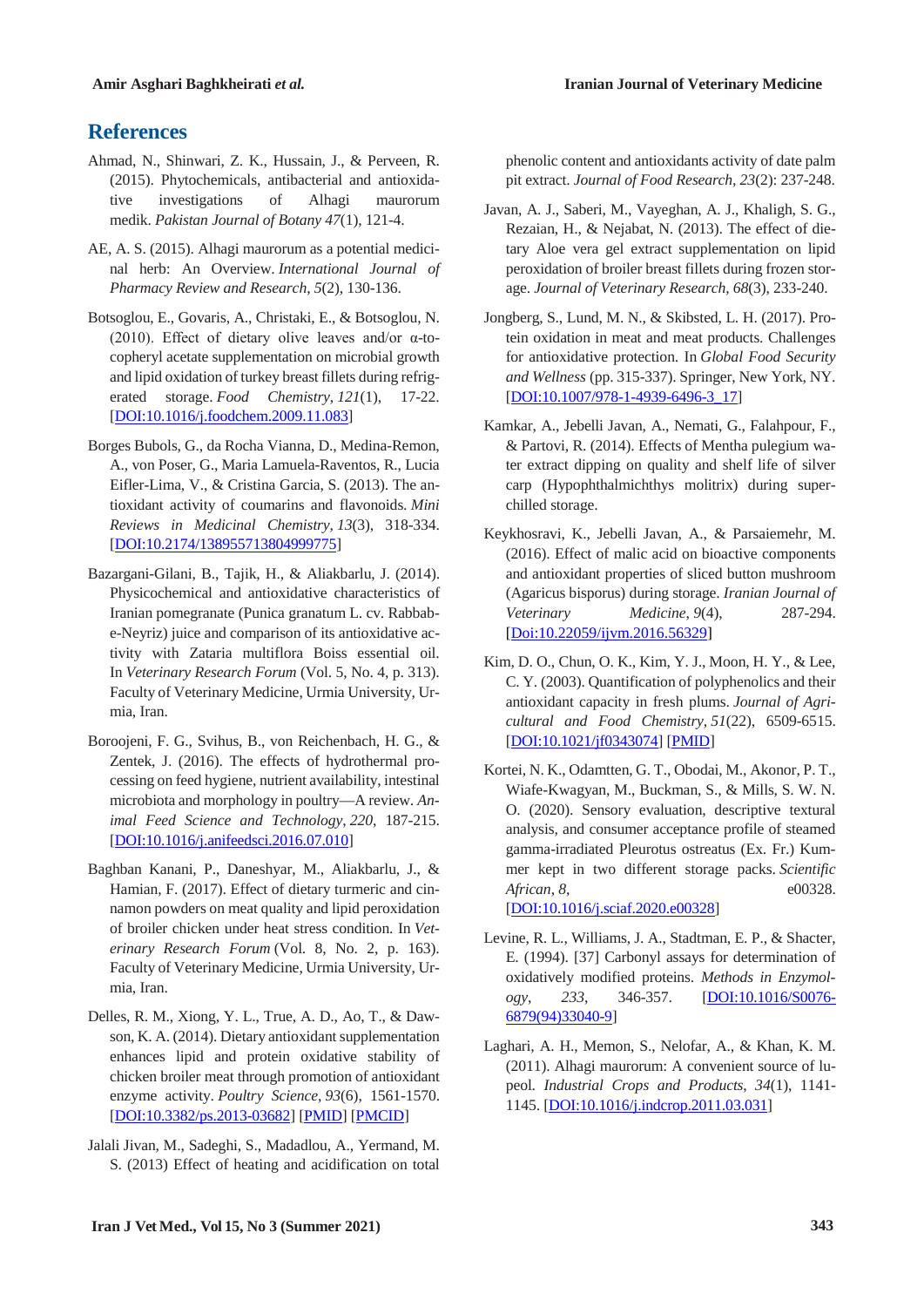- Lawless, H. T., & Heymann, H. (2010). *Sensory Evaluation of Food: Principles and Practices*, (Vol. 2). New York: Springer. [DOI:10.1007/978-1-4419-6488-5\_3]
- Min, B., & Ahn, D. U. (2005). Mechanism of lipid peroxidation in meat and meat products-A review. *Food Science and Biotechnology*, *14*(1), 152-163.
- Min, B., & Ahn, D. U. (2005). Mechanism of lipid peroxidation in meat and meat products-A review. *Food Science and Biotechnology*, *14*(1), 152-163. [DOI:10.1016/j.foodchem.2011.07.127]
- Heydarian, M. T., Jebelli Javan, A., & Jokar, M. (2015). Antimicrobial and antioxidant effects of rosemary extract on quality and shelf life of raw chicken during refrigerated storage. *Research and Innovation in Food Science and Technology*, *4*(2), 131-142.
- Nobakht, A. (2013) The effects of different levels of Alhaji maurorum L. on performance, egg traits and blood biochemical and hematological parameters of commercial laying hens. *Journal of Veterinary Clinical Research, 4*(2): 111-121.
- Rietjens, I. M., Boersma, M. G., de Haan, L., Spenkelink, B., Awad, H. M., Cnubben, N. H., ... & Koeman, J. H. (2002). The pro-oxidant chemistry of the natural antioxidants vitamin C, vitamin E, carotenoids and flavonoids. *Environmental Toxicology and Pharmacology*, *11*(3-4), 321-333. [DOI:10.1016/S1382- 6689(02)00003-0]
- Raeisi, M., Tajik, H., Aliakbarlu, J., & Valipour, S. (2014). Effect of carboxymethyl cellulose edible coating containing Zataria multiflora essential oil and grape seed extract on chemical attributes of rainbow trout meat. In *Veterinary Research Forum: an International Quarterly Journal* (Vol. 5, No. 2, p. 89). Faculty of Veterinary Medicine, Urmia University, Urmia, Iran. [DOI:10.1016/j.lwt.2015.06.010]
- Santiago, L. A., & Mayor, A. B. R. (2014). Lupeol: an antioxidant triterpene in Ficus pseudopalma Blanco (Moraceae). *Asian Pacific Journal of Tropical Biomedicine*, *4*(2), 109-118. [DOI:10.1016/S2221- 1691(14)60218-5]
- Soyer, A., Özalp, B., Dalmış, Ü., & Bilgin, V. (2010). Effects of freezing temperature and duration of frozen storage on lipid and protein oxidation in chicken meat. *Food Chemistry*, *120*(4), 1025-1030. [DOI:10.1016/j.foodchem.2009.11.042]
- Weber, D., Davies, M. J., & Grune, T. (2015). Determination of protein carbonyls in plasma, cell extracts, tissue homogenates, isolated proteins: focus on sample preparation and derivatization conditions. *Redox Biology*, 5, 367-380. **[DOI:10.1016/j.re**dox.2015.06.005] [PMID] [PMCID]
- Zouari, N., Elgharbi, F., Fakhfakh, N., Bacha, A. B., Gargouri, Y., & Miled, N. (2010). Effect of dietary vitamin E supplementation on lipid and colour stability of chicken thigh meat. *African Journal of Biotechnology*, *9*(15), 2276-2283